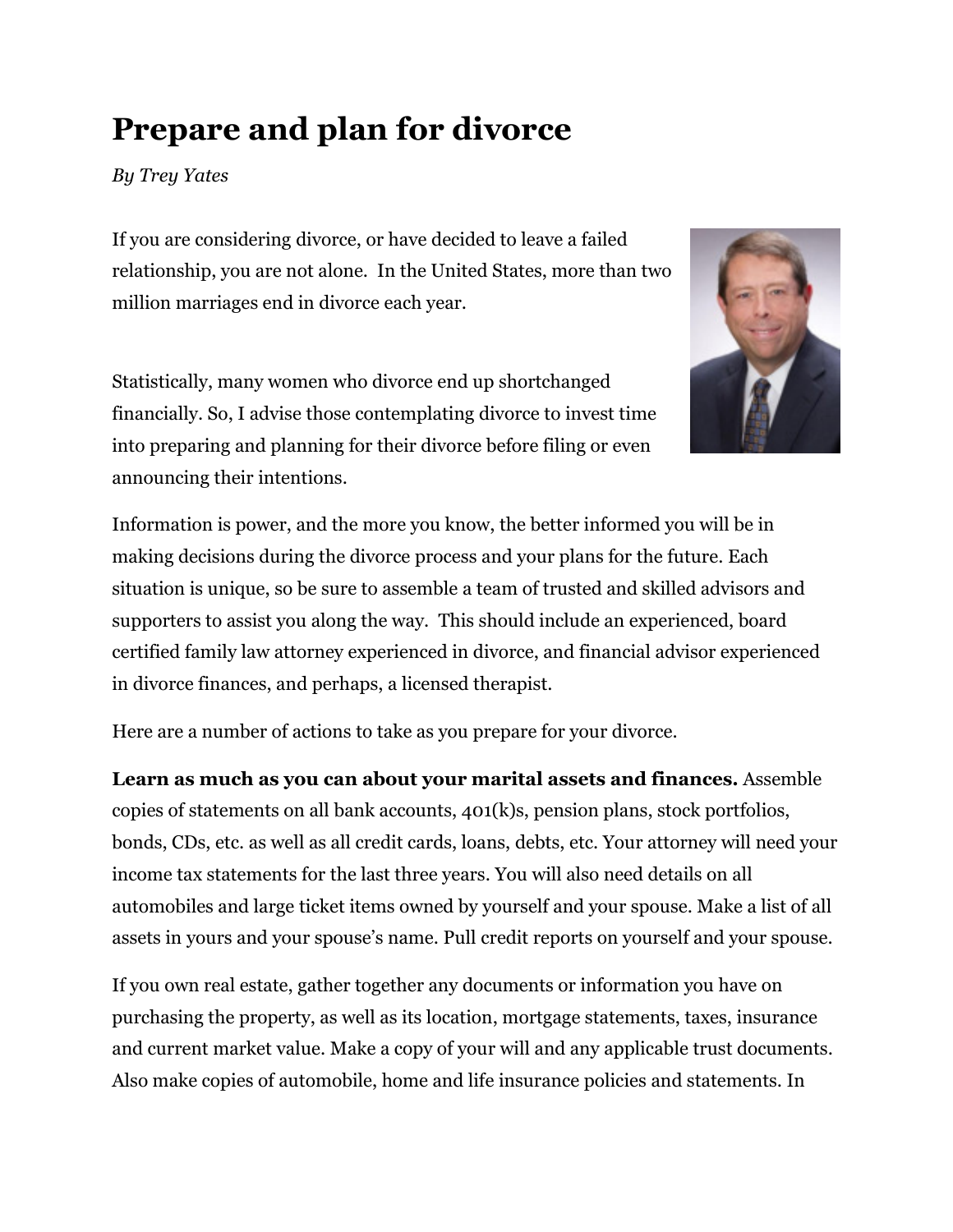addition, it's a good idea to gather household expense statements – utilities (electric, gas, water, sewer and garbage pickup), security system, automobile payments, cable TV, Internet, insurance, lawn service, etc.

You may want to remove your valuable jewelry or keepsakes from the house and store them in a safe place. Take photos of household valuables and special collections and also store them safely away.

Depending on your situation, you may want to get a cell phone in your name and set up a new email account for correspondence with your divorce team.

It's also a good idea to prepare emotionally and mentally for this process. Divorce is rarely easy, so now might be a good time to establish a relationship with a licensed therapist who can provide understanding and support.

To relieve stress and ensure good health, you may want to start a work out plan or go to the gym. If children are involved, at the appropriate time, tell them and get them some counseling to help with the transition. Before separating, be sure you have medical insurance.

If domestic violence has played a role in your marriage, take steps to protect yourself and your children. Take photos of any injuries and gather any medical records related to the incidents. Inform your attorney if there is any threat of further abuse. If the danger is immediate, take the children and go to a safe location before contacting your attorney and/or the police.

If you have depended on your spouse for financial security, you would be wise to consider how you might generate income going forward. For the time being, consider withdrawing funds from joint bank accounts and open your own bank account in just your name. You will be responsible for these funds, but at least you'll have some cash at your disposal. Also consider taking out a credit card in just your name for emergency purposes.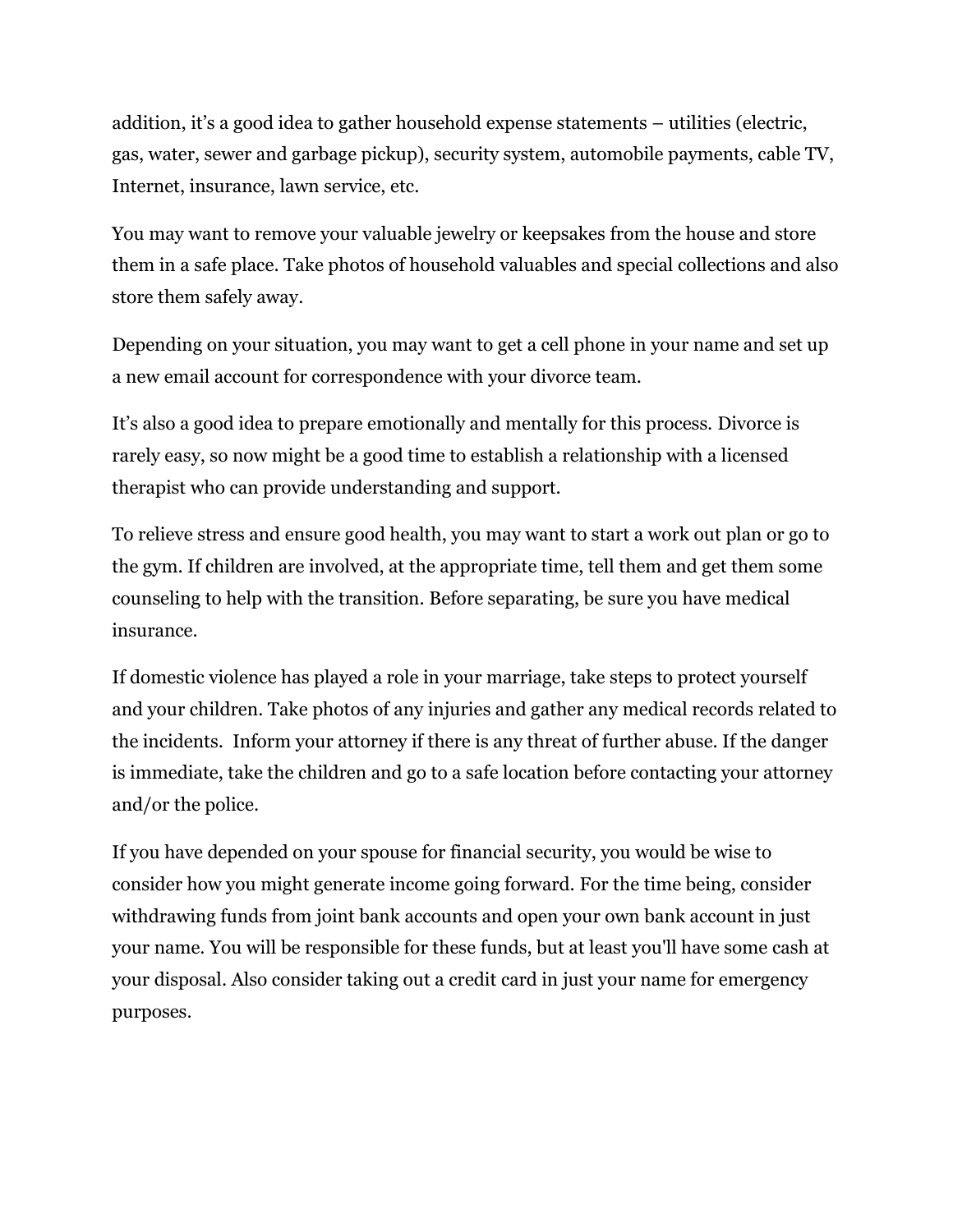Above all, don't get discouraged. Get the information and assistance you need from your divorce team to make informed decisions, gather the necessary documents and make plans for "your next best life" beyond divorce. You deserve to be happy!

## **Divorcing couples may qualify for a tax break on home sales gain**

### *By Patricia Barrett*

In many divorces, couples end up selling the family home -- before, during or shortly after the divorce -- in an effort to practically adjust to post-divorce lifestyles and expenses. In order to avoid paying federal income tax on the gain on a home sale, divorcing couples should explore their options -- preferably before the divorce is final -- to use the federal income tax exclusion.



Depending on very specific criteria and the unique

situation of each divorcing couple, this option could potentially offer a significant financial advantage -- if the timing works in their favor and they agree to some advanced planning to accommodate the qualifications.

The sales gain exclusion rules apply strictly to the sale of a couple's primary residence, as opposed to the sale of a vacation home or other real estate. The exclusion (no federal income tax is owed) for an individual, applies to the gain on a home sale up to \$250,000. A married couple, filing jointly, can exclude up to \$500,000 of gain on a home sale. However, to qualify for the exclusion, a seller must have owned and occupied the property as a principal residence for at least two years during the same five-year period. To claim the \$500,00 exclusion for a couple, at least one spouse must pass the ownership test, and both spouses must pass the use test. Here are two examples:

### **Home sale occurs before divorce:**

If a soon-to-be divorced couple meets the qualification rules above, sells their primary residence, and are still legally married at the end of the year of sale (because their divorce is still not yet final), they can claim the \$500,000 exclusion. They can claim the full amount, if they file a joint return, or if they file separate returns, using married filing separate status, each spouse can exclude up to \$250,000 of his or her share of the gain. Again, to qualify here, each spouse must have owned his or her share of the home for at least two years during the five-year period prior to the sale date, and used the home as a principal residence for at least two years during that period.